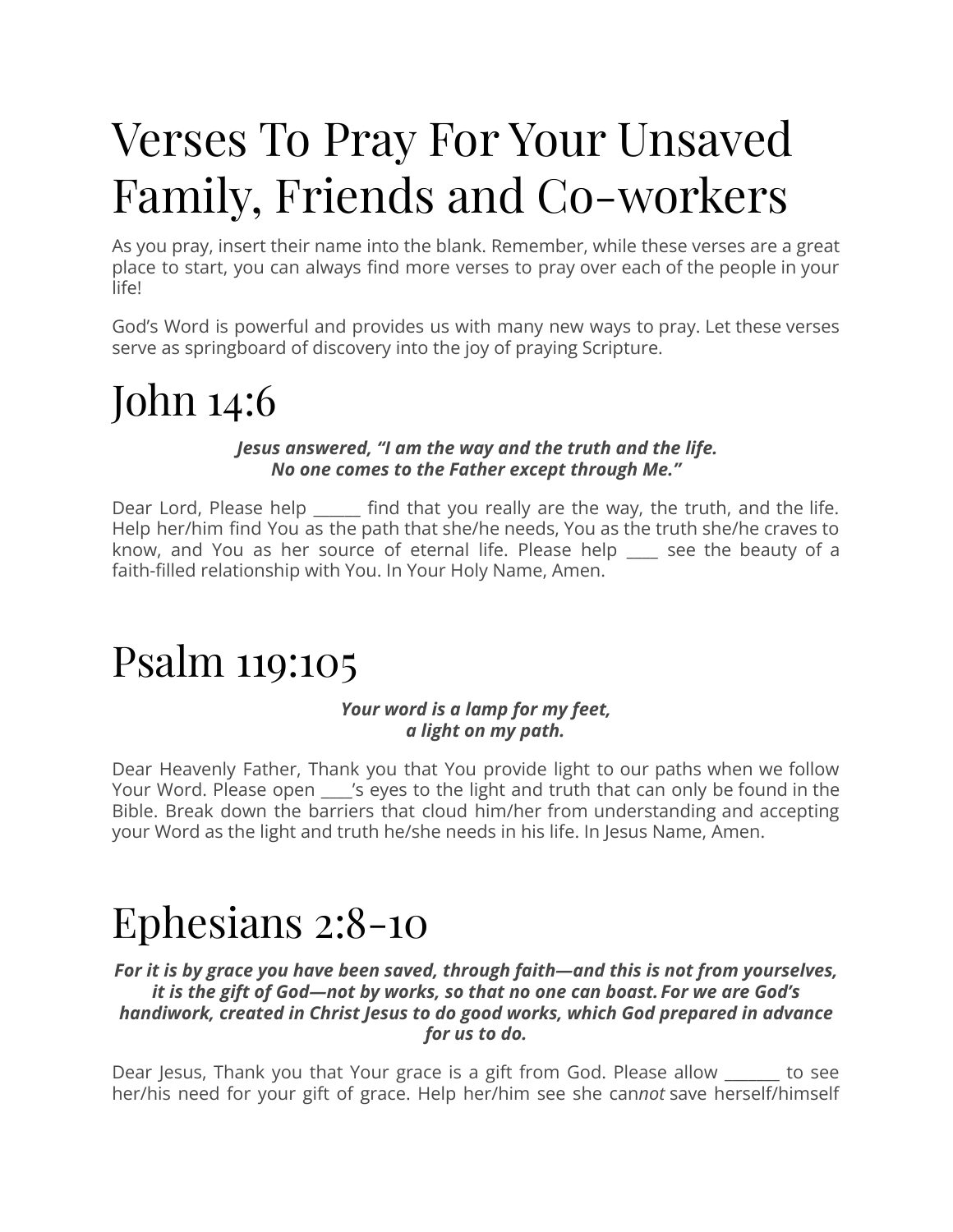through any actions of her/his own. Open her/his heart to understand that salvation from sins comes only through faith in Your death and resurrection.

I know you have a plan for her/his life and that You have prepared good works for her/him to complete. Please make Your grace alive to her/him so that she can live the rest of her/his life in service and honor to You. In Your Holy Name, Amen.

### Ezekiel 11:19-20

#### *"I will give them an undivided heart and put a new spirit in them; I will remove from them their heart of stone and give them a heart of flesh. Then they will follow My decrees and be careful to keep My laws. They will be My people, and I will be their God."*

Dear God, Please give \_\_\_\_\_ an undivided heart for You. Fill \_\_\_\_ with a new spirit that can only be gained from knowing You fully and trusting You with his life. Place a new heart of flesh in him and remove all signs of his current heart of stone.

As \_\_\_\_ is transformed from the old heart and spirit to the new, undivided heart and spirit, please show him/her the joy that comes from following Your decrees and laws out of love for You. Please let him/her become one of Your people and create the desire in his heart to call You his/her God. In Your Precious Name, Amen.

### Acts 4:12

#### *Salvation is found in no one else, for there is no other name under heaven given to mankind by which we must be saved.*

Dear Lord, Thank you for being the only way for us to receive salvation from the punishment for our sins. Please open \_\_\_\_'s heart to see the truth that You are the only way of salvation. Allow him/her to comprehend that the only way he/she will be saved for all eternity from the punishment for his sins will be by trusting the name and redeeming work of Jesus Christ. In Your Holy Name, Amen.

### Romans 5:8

#### *But God demonstrates his own love for us in this: While we were still sinners, Christ died for us.*

Dear Lord, Thank you for demonstrating Your love for us, even when we were still sinners. Please open \_\_\_\_'s eyes to see your demonstrations of love all around her/him.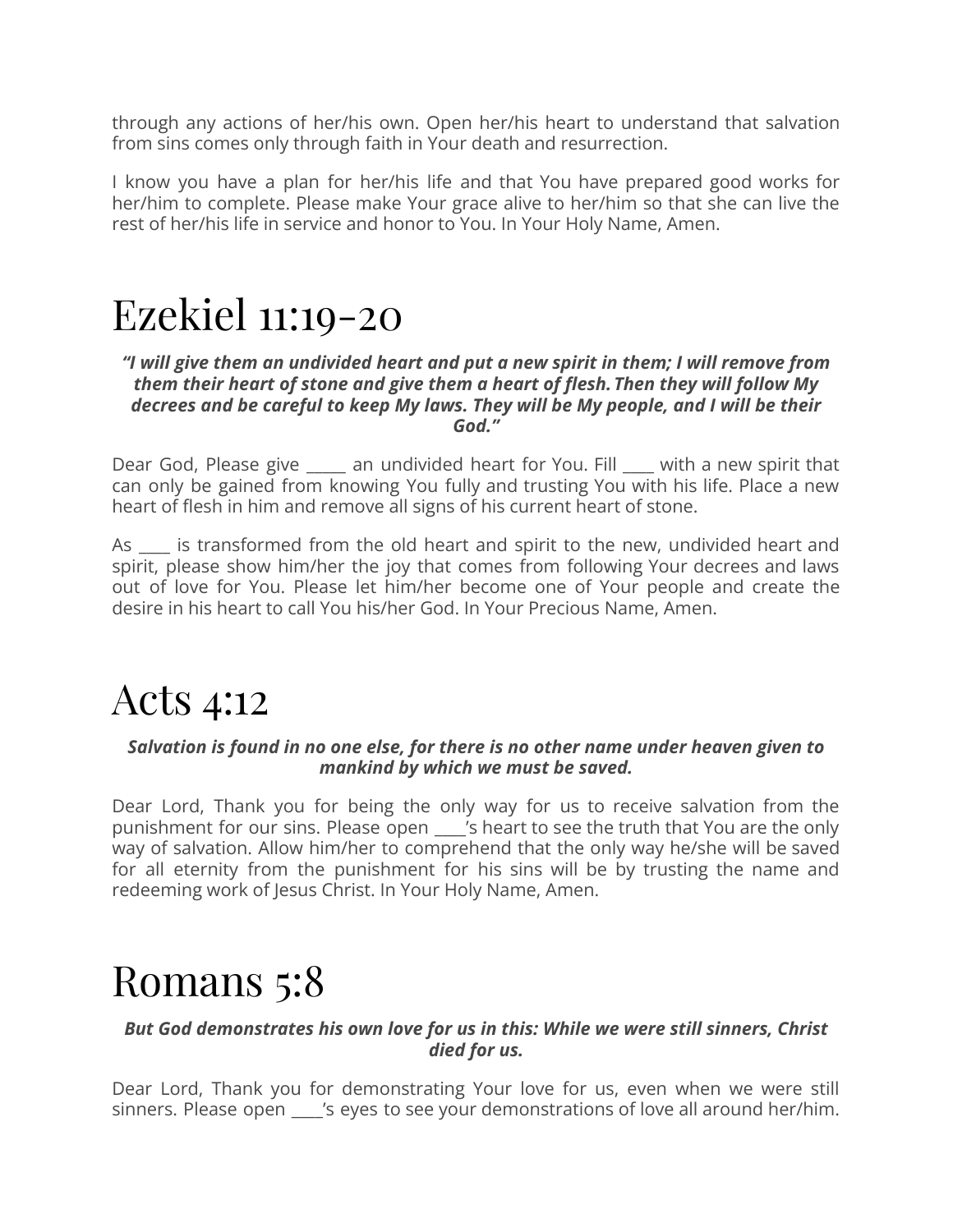Let her/him discover the joy that comes from knowing that You loved her/him even before she/he loved You. Allow her/his heart to accept that Christ died for her/his sins. Thank you for your amazing love! In Jesus Name, Amen.

### Romans 8:38-39

#### *For I am convinced that neither death nor life, neither angels nor demons, neither the present nor the future, nor any powers, neither height nor depth, nor anything else in all creation, will be able to separate us from the love of God that is in Christ Jesus our Lord.*

Dear Jesus, Thank you that nothing can separate us from the love of God because of Your work on the Cross. Please convince \_\_\_\_\_'s heart that neither death, life, angels, demons, present, future, powers, height, or depth or anything else in all of creation can separate him/her from God's love. Let this conviction humble him/her and cause him/her to see his/her need for Your gift of eternal life. In Your Holy Name, Amen.

### Revelations 3:20

#### *"Here I am! I stand at the door and knock. If anyone hears My voice and opens the door, I will come in and eat with that person, and they with Me."*

Dear Jesus, Thank you for knocking at \_\_\_\_\_\_'s heart. Please help her/him to hear Your knock and open the door to respond to Your voice. Allow her/him to let You enter into a relationship with her/him. Please show her/him the joy that comes from knowing You personally and trusting You with her/his whole heart. I ask this in Your Holy Name, Amen.

### Jeremiah 29:13

#### *"You will seek Me and find Me when you seek Me with all your heart."*

Dear God, Please cause \_\_\_\_\_ to seek You. Give her/him such a thirst and desire to know you that she/he can't ignore the call to look for You. Show Yourself to \_\_\_\_\_ at every point of her/him search for You too. Let her/him open her/his heart, mind and soul to accept You when she/he does find You. In Your Name, Amen.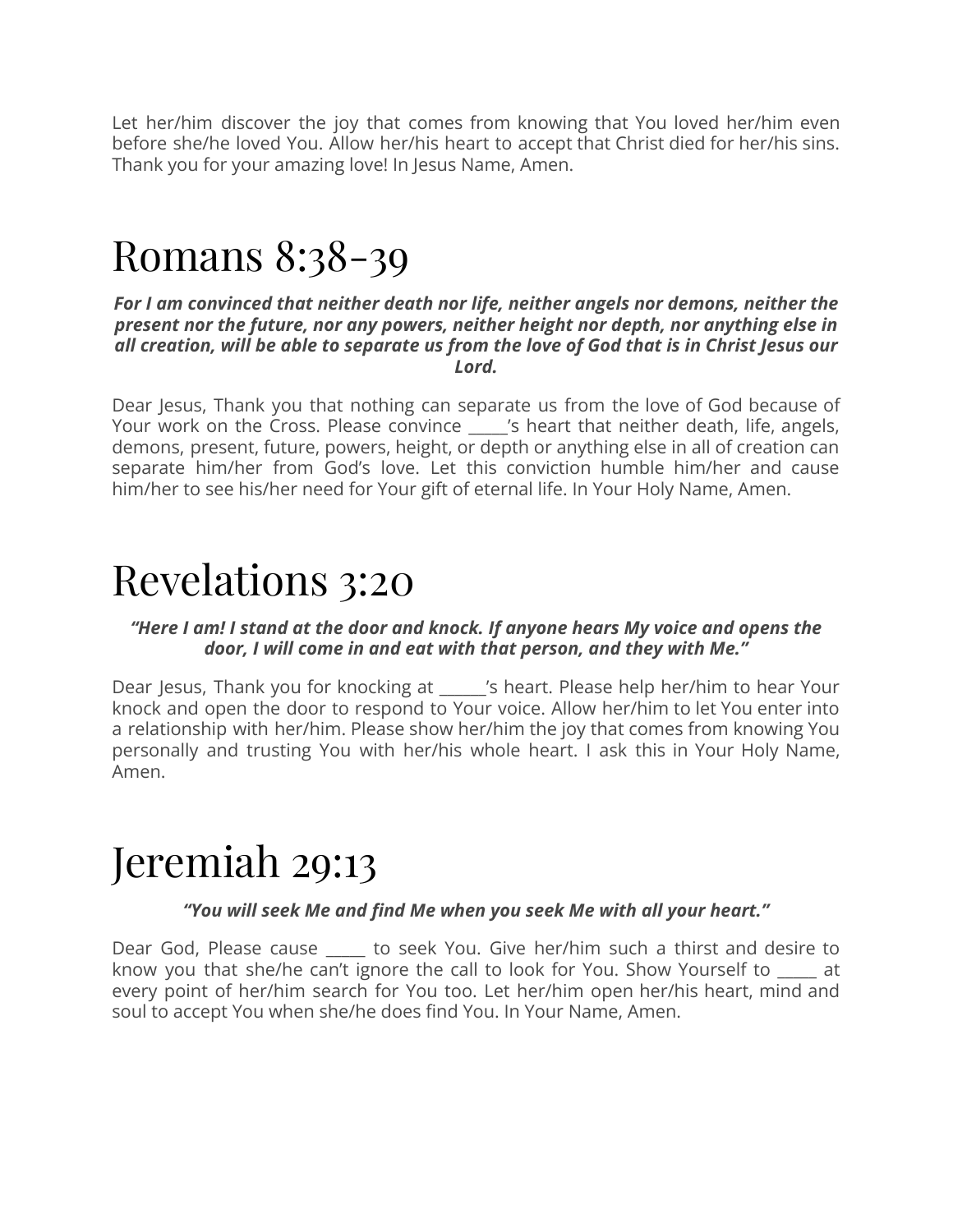## 1 John 1:9

#### *If we confess our sins, He is faithful and just and will forgive us our sins and purify us from all unrighteousness.*

Dear Jesus, Thank you for being faithful to forgive my sins and remove unrighteousness from my life. Please show \_\_\_\_ the need to confess and repent from the sins that keep him separated from You. Let him/her discover the faithfulness that You demonstrate to forgive his/her sins and to purify him/her from his unrighteousness. Your grace and forgiveness truly is amazing and I just ask that \_\_\_\_\_ can experience it too. In Your Holy Name, Amen.

### Galatians 2:20

#### *I have been crucified with Christ and I no longer live, but Christ lives in me. The life I* now live in the body, I live by faith in the Son of God, who loved me and gave Himself *for me.*

Dear Lord, Thank you for dying for my sins and calling me to be crucified with You so that I can also live eternally with You. Please let \_\_\_\_ see that she/he also needs to be crucified with You so that she/he can live forever with You. Allow her/him to live by faith in You, the Savior of her/his soul who loves her/him and gave Yourself for her/him. Communicate to her/him the eternal joy and peace that comes from dying to herself/himself to live for You. In Your Holy Name, Amen.

### 2 Corinthians 5:17

#### *Therefore, if anyone is in Christ, the new creation has come: The old has gone, the new is here!*

Dear Jesus, Thank you that you don't just remodel us when we believe in You but that you make us a whole and new creation. Please make \_\_\_\_\_ a new creation too. Show him/her that this old life can be gone. Give him/her a vision for the new life that You offer to all who will accept. In Your Holy Name, Amen.

### John 10:7-9